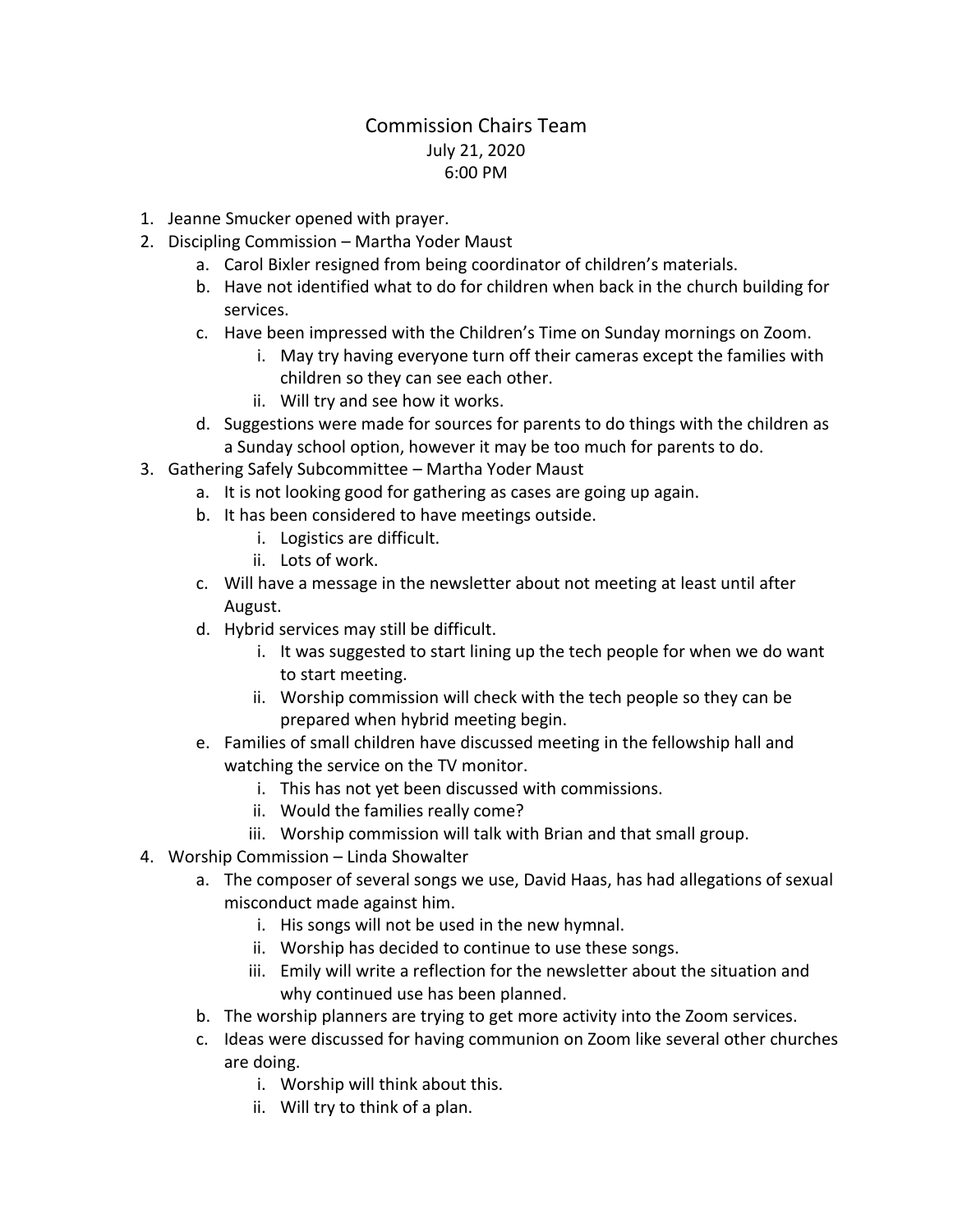- d. Will plan to have tithing mentioned weekly at some point in the service
	- i. Will start with announcement time.
	- ii. Planning to have that continued each week.
- e. Linda is asking to step down as commission chair. Grace has agreed to become chair starting in January and finishing the remainder of the year.
- f. Commission received information from MCC about "My Coins Count" and that will be passed on to Discipling.
- 5. Administration Commission Sam Bixler
	- a. The lift stopped working again. Someone is coming to look at it and get it going again.
	- b. There is now a paid subscription to the cloud Dropbox where recording and other items are being placed (www.dropbox.com)
	- c. Jim Showalter is pretty much ready for the technical aspect of hybrid services.
- 6. Community Life Commission Herb Troyer
	- a. Not much to share.
	- b. Have a meeting scheduled next week.
	- c. Will discuss how best to help members who are especially isolated from others.
- 7. Spiritual Gifts Discernment Team Joyce Troyer
	- a. Currently looking for a chair for the Administration Commission.
	- b. The email information regarding the VAT congregational representative is prepared and will be sent out tomorrow.
	- c. It has been determined that Harlan Nelson will not serve as chair of the Administration Commission at this time.
- 8. Outreach Commission Brad Yoder
	- a. A memo of understanding between Indiana AID and Shalom is being prepared.
	- b. The antiracist statement was sent to the congregation and was well received.
		- i. There was not a clear time frame for responses.
		- ii. A statement about nonviolence needs to be added.
		- iii. Someone commented about the need to live out the statement in actions.
	- c. Zenebe Abebe continues to relate to the Arlington Woods Association.
	- d. Environmental issues Marilyn Teel
		- i. An award called Cool Congregations was brought to the commission.
		- ii. It is for churches that have done good environmental things.
		- iii. An application for this award has been made.
- 9. VAT Jeanne Smucker
	- a. Plans for the pastoral candidate if he chooses to candidate with us were discussed.
		- i. If he accepts the invitation to candidate, he will be asked to preach on August 2.
		- ii. It was discussed about ways to implement congregational contacts with him over Zoom.
			- 1. Plan to have church at 9:30 and the introduction to the congregation after that service.